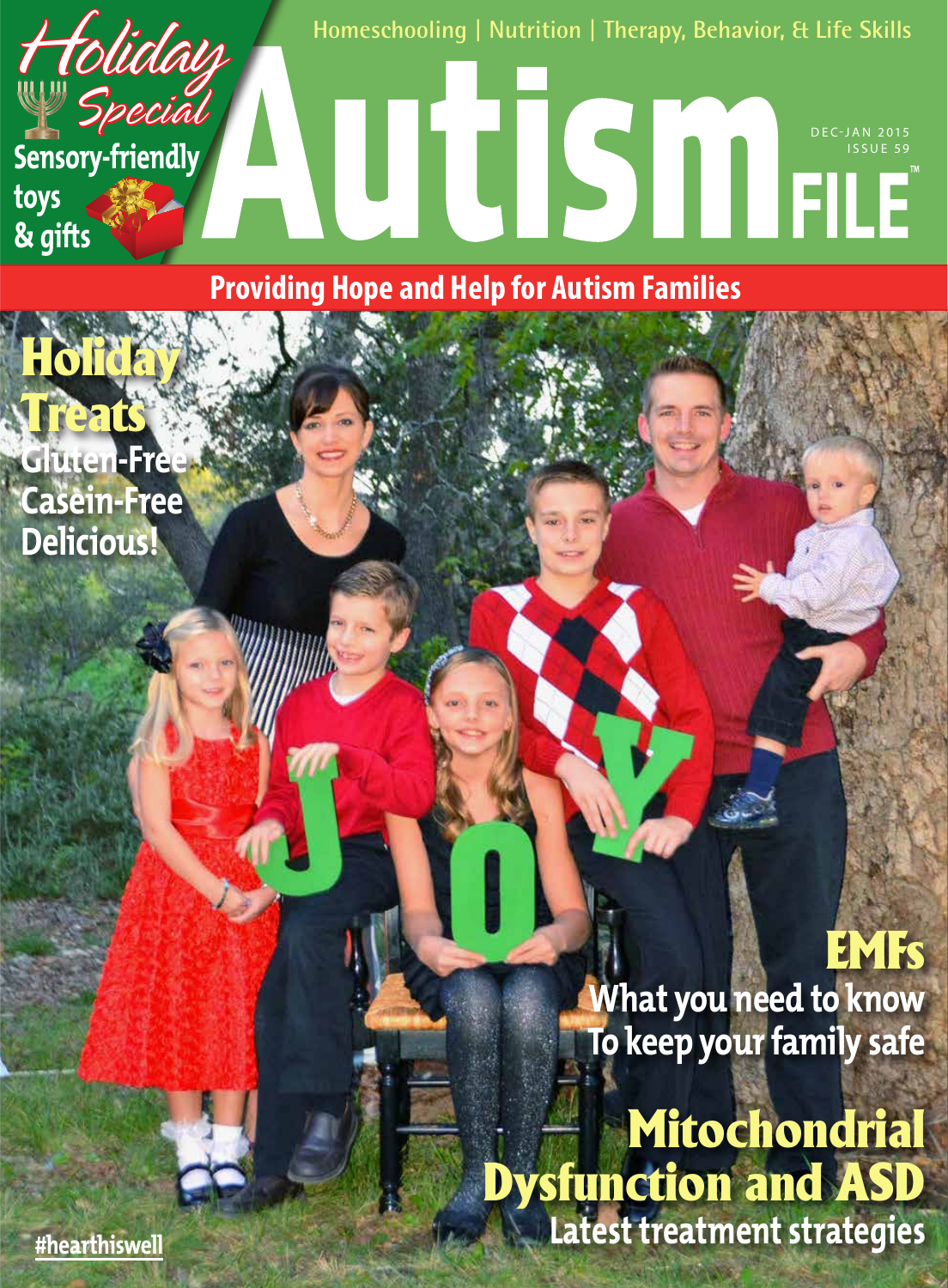# **A Balancing Act**

# *The good, the bad, and the ugly of living with advanced technology*

## **BY DEIRDRE IMUS**

Electronics are ubiquitous in<br>
Four everyday lives. We rely<br>
on a range of handy devices<br>
to wake us up in the morning, make our everyday lives. We rely on a range of handy devices to wake us up in the morning, make us coffee, dry our hair, communicate with friends and family, read books, and much, much more. In this day and age, it is nearly impossible to exist without these items. Given their reach into so many facets of our lives, it is also difficult (if not impossible) to consider how our phones, computers, televisions, and other gadgets might also affect our health.

This sounds ominous, but it is not meant to: there are plenty of ways we are better off and maybe even healthier because of technology's incredible advances. A number of mobile apps help users exercise more efficiently, track calorie intake to help with weight loss, or offer suggestions for healthy recipes. There are also personal activity tracking devices worn on the wrist that count steps and monitor sleep habits. Some apps are educational, helping children learn to read, do math, or organize their homework. These are good things.

# **TECH TALK**

When it comes to our kids, we must be cautious about how, when, and to what extent we permit electronics to infiltrate their lives. It is inevitable, and for some parents it is scary. But it is also reality: a 2013 report by *Common Sense Media* found that 75 percent of



 *Striking an appropriate balance between healthy and unhealthy use of these devices is difficult for any parent, but may pose an especially challenging situation for parents of ASD children.*   $\blacktriangle$ 

kids between zero and eight years old have access to mobile devices at home. Most of them are using smartphones, but tablet ownership is also popular, and on the rise.

The demand for such items surely intensifies around holiday time: the

#### DEIRDRE IMUS...



…**National Leader for Children's Health and the Environment** Deirdre Imus, founder of the site devoted to environmental health, www.imusenvironmentalhealth. org, is President and Founder of The Deirdre Imus Environmental Health Center® at Hackensack University Medical Center and Co-Founder/Co-Director of the Imus Cattle Ranch for Kids with Cancer. She is a *New York Times* best-selling author and a frequent contributor to FoxNewsHealth.com, and Fox Business Channel. In her quest to clean up the environment for our kids, Deirdre developed the award-winning

Greening The Cleaning® program and product line, which replaces the hazardous ingredients commonly found in cleaning agents with environmentally-responsible, less toxic ingredients whenever possible. The program and products are used throughout the country in schools, healthcare facilities, and businesses. Consumer Electronics Association predicted in October that U.S. consumers would spend \$33.8 billion on electronics this holiday season, the highest level since they began tracking this data in 1994. It is reasonable to assume that some share of these electronic devices will be going to children. That's a lot of money, and a lot of gadgets.

Which, for parents, means a lot of monitoring. Like all of us, kids are prone to bad habits, and electronics can be addictive. This is bad for their bodies, bad for their brains, and could have lasting negative implications, whether your child is on the autism spectrum or not. As with so many other aspects of their lives, we must gather and consider the information available to us, then use our instincts to guide us in the most sensible, least harmful direction.

Technology can be an invaluable tool for children with autism who have trouble communicating through traditional means, or holding conversations with other people. Just recently, the *New York Times* published an article written by Judith Newman, whose autistic teenage son formed a close relationship with Siri, the virtual "intelligent personal assistant" on Apple's iPhone. Chatting with Siri works for her son Gus, Newman explained, because Siri is nonjudgmental, kind, and will answer any question Gus tosses her way for hours on end. Newman observed that as a result of his talks with Siri, Gus has become more conversant with actual humans. Other children on the autism spectrum use mobile devices to literally help them communicate.

There are apps specifically geared toward children with autism who have severe communication disorders, many of them designed based on augmentative and alternative communication therapy, also called AAC. These apps allow nonverbal people to form sentences on the screen using icons or pictures, which experts note gives them a sense of